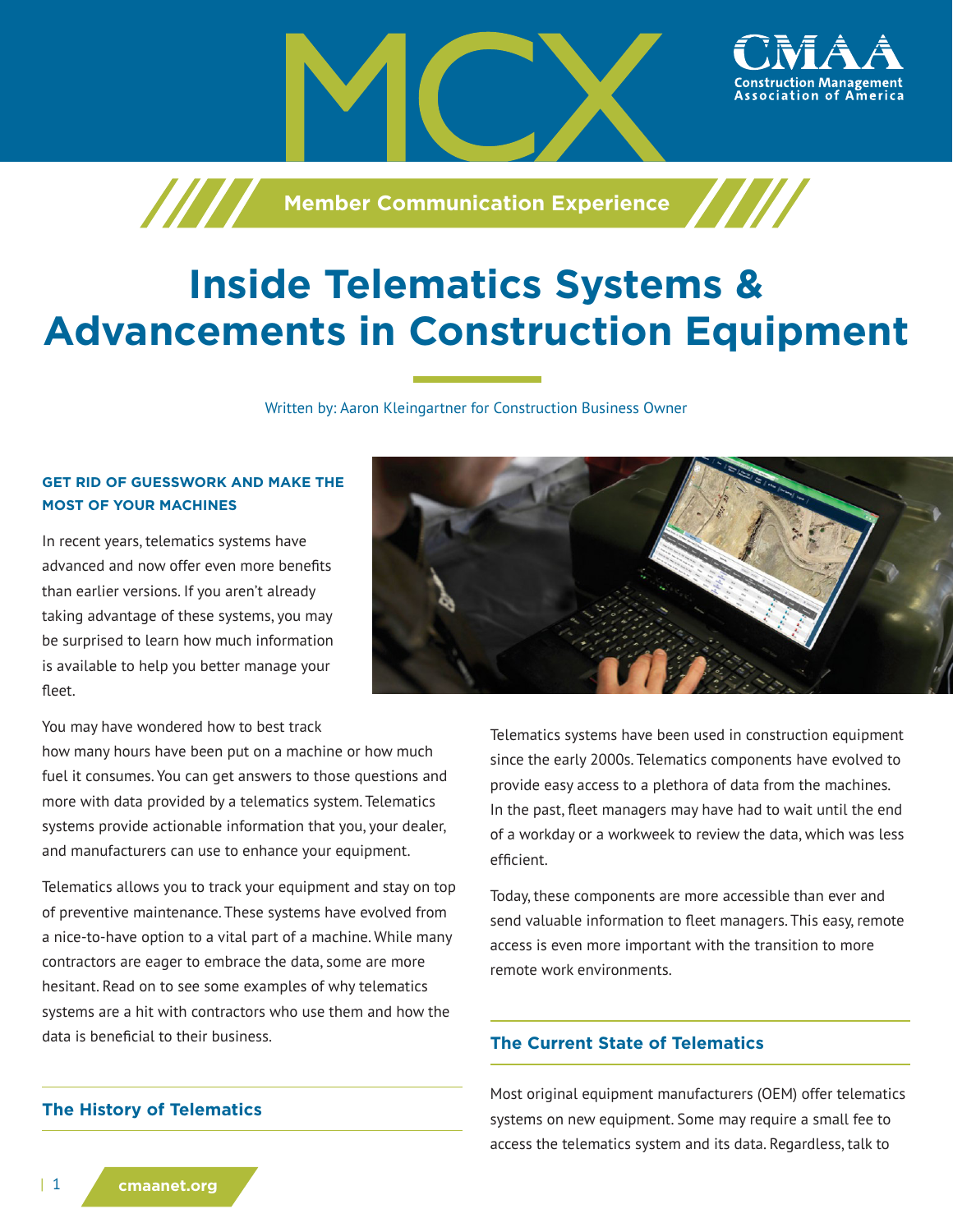your dealer and ask how to use telematics on your machines, and have them provide you with a login and a tutorial to get the most out of the system. You can analyze the data that comes from the system to make data-driven decisions instead of guesswork. Whether you're shopping for a new piece of equipment or comparing multiple worksites, the data from telematics can be extremely useful to improving your efficiency and profit margins.

### **Privacy Concerns**

One reason that some contractors have been hesitant to embrace telematics is a concern about privacy. Telematics offers many individual data points, some available in real time. So, anyone with access to the telematics system interface can access location, engine hours, engine temperature, machine idle time, fuel use, and more. But if you only share the telematics login with those who need to see the data, there is little reason to worry about privacy. Access to telematics data is controlled by the fleet manager or business owner, allowing you to ensure that nobody outside of your organization can access without your knowledge.

#### **How Is the Data Used?**

Three groups benefit from telematics data: your company, your dealer, and the OEM. Your company can compile telematics data into weekly or even daily reports within the system. And over time, you can get a sense of the utilization rate of a machine and can better plan the use of the equipment allowing you to bid for your next project more accurately. As bids get tighter, it's more important than ever to be accurate with a bid to provide the best possible service to your customers.

Another advantage of having all this information on hand is that it's easier to have one-on-one operator training and ensure that operators actually understand how to use their equipment in the most efficient way possible. You can say, "Your machine is idling a lot, which is adding hours and burning through warranty time," and have the data to back it up.

For your dealer, the telematics data ensures that your machines are running efficiently. If your local dealer notices a pattern, such as a wheel loader model routinely displaying a fault code, the dealer can send a service technician to repair the problem.

At the highest level, equipment manufacturers can gather telematics data and analyze it to manage sales and trends. This data provides insight on what equipment contractors are using, how often a machine is used, and for what purpose. This data helps manufacturers determine when machines may need to be replaced, which parts need to be stocked most often and what time of year brings in the most business — all critical functions in a time where supply problems loom.

A few construction equipment brands that offer telematics management systems also utilize a telematics monitoring center. The center is staffed by the manufacturer's employees as a hub to remotely monitor its equipment.

This allows manufacturers to learn in greater detail what issues can arise with their machines and why. Some companies proactively work with their dealers to provide strategic fleet management recommendations to improve machine performance.

Today, more than ever, the world is driven by data. If you've been holding back on the use of telematics data, consider visiting with your dealer for a demo. Start slow and add more detail as you feel comfortable. Ultimately, the goal is to gain enhanced value from the system to meet your fleet management needs.  $\mathcal{L}$ 

| 2 **cmaanet.org**